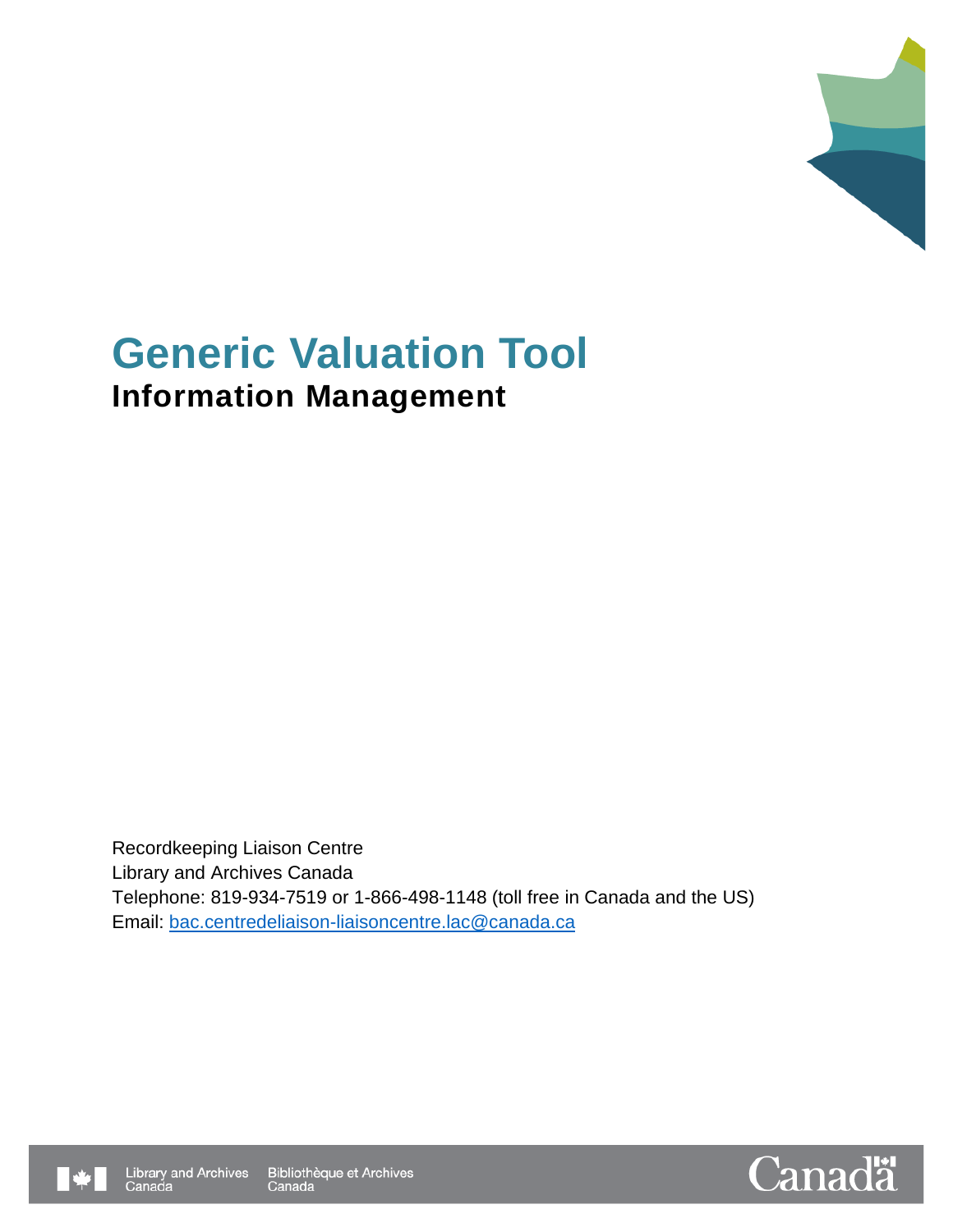### **Generic Valuation Tool (GVT) Information Management Services**

How to use this tool:

- This tool is designed for IM specialists to use with relevant business areas when identifying information resources of business value (IRBV) and retention specifications.
- The IRBV and retention specifications contained in this document are recommendations only and should be customized to apply in each institutional context. The complete document should be read before using any recommendations.
- **This GVT does not provide Government of Canada institutions with the authority to dispose of information.** GVTs are not Records Disposition Authorities (RDA) and do not replace the Multi-Institutional Disposition Authorities (MIDA).

**Validation:** The business processes and IRBV of this GVT have been validated by subject matter experts from the following departments: Treasury Board of Canada Secretariat, Statistics Canada, Citizenship and Immigration Canada and Public Works and Government Services Canada.

### **Defining the activity**

i<br>I

According to the Treasury Board of Canada Secretariat (TBS) information management services involves:

"activities undertaken to achieve efficient and effective information management to support program and service delivery; foster informed decision making; facilitate accountability, transparency, and collaboration; and preserve and ensure access to information and records for the benefit of present and future generations. Information management is the discipline that directs and supports effective and efficient management of information in an organization, from planning and systems development to disposal or long-term preservation."<sup>[1](#page-1-0)</sup>

The *Access to Information Act*, the *Privacy Act*, and the *Library and Archives of Canada* 

<span id="page-1-0"></span><sup>1</sup> *Profile of Government of Canada Internal Services*. Treasury Board of Canada Secretariat. February 2010. [http://publiservice.tbs-sct.gc.ca/mrrs-sgrr/about](http://publiservice.tbs-sct.gc.ca/mrrs-sgrr/about-apropos/instructions-consignes/profil-eng.asp)[apropos/instructions-consignes/profil-eng.asp](http://publiservice.tbs-sct.gc.ca/mrrs-sgrr/about-apropos/instructions-consignes/profil-eng.asp) If the hyperlink does not work, please contact [im-gi@tbs-sct.gc.ca](mailto:im-gi@tbs-sct.gc.ca) to request a copy of the document.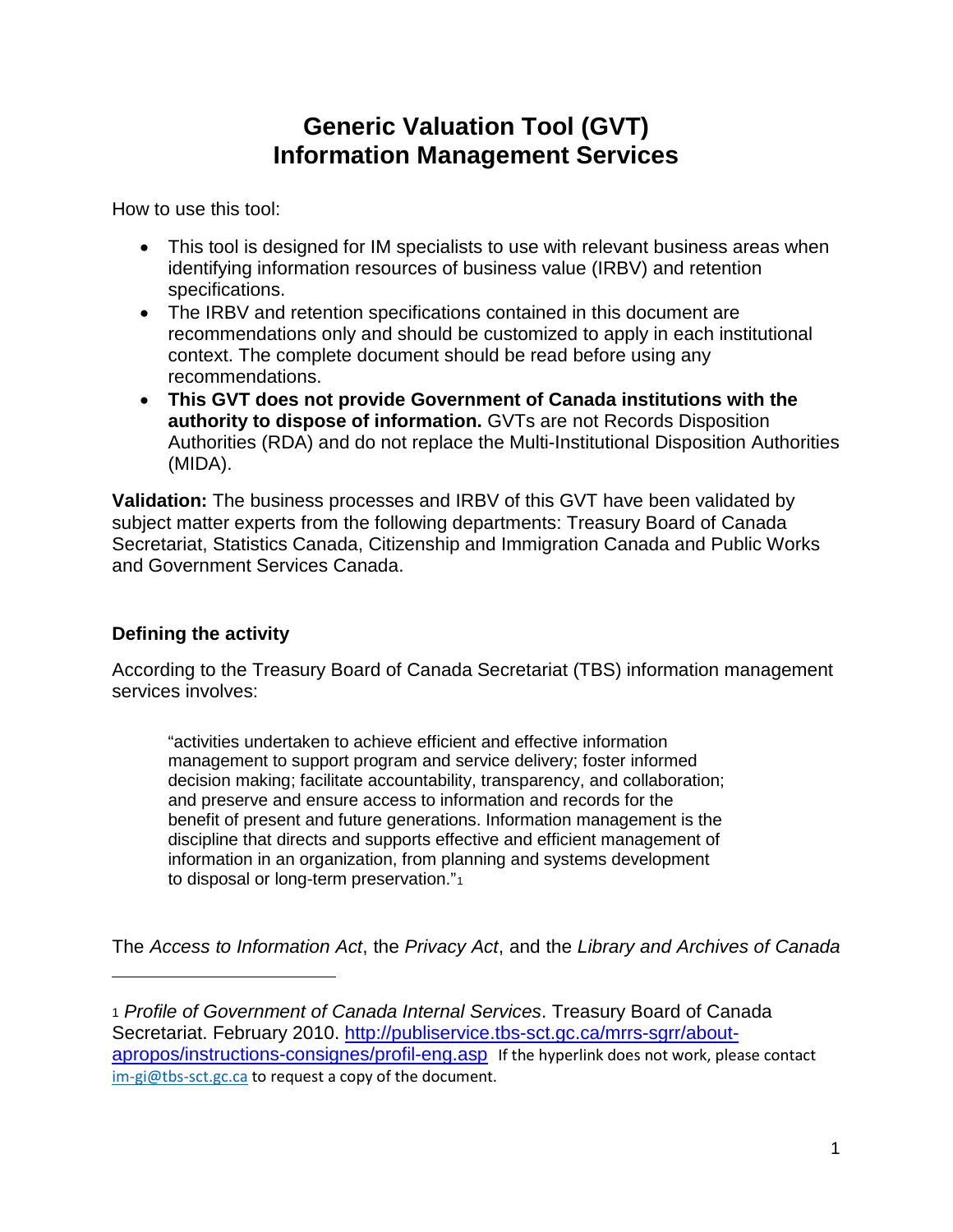*Act* provide a legislative framework for Information Management Services, while the *Policy on Information Management*, the *Directive on Information Management Roles and Responsibilities*, and *Directive on Recordkeeping* provide a policy framework.

This Generic Valuation Tool (GVT) provides recommendations on business value and retention specifications related to internal information management (IM) services only. It does not apply to strategic and/or horizontal business processes related to IM that are performed on behalf of the entire Government of Canada (GC), such as those carried out by the Chief Information Officer Branch of TBS.

This GVT is one of several that provide information resources of business value (IRBV) and retention recommendations (see below) for information resources addressed by Multi-institutional Disposition Authority (MIDA) 98/001 for the General Administration Function. In order to align with the TBS document *Profile of Government of Canada Internal Services*, the content of MIDA 98/001 has been divided into three separate GVTs: 1) Information Management Services; 2) Information Technology Services; and 3) Travel and Other Administrative Services. This GVT addresses Information Management Services only.

It should be noted that although this GVT addresses business processes found in MIDA 98/001, it does not replace the disposition authority granted by MIDA 98/001.

This GVT does not have an impact on MIDA 2010/004 Surplus Publications in Government of Canada institutions. Institutions should continue to apply the MIDA to enable the disposition of information resources meeting the definition of a surplus publication.

#### **Relationship to Other GVTs**

Business processes and activities often overlap. When the IRBV from an activity is identified in another GVT, there is a note in the table of IRBV and retention recommendations (below) to direct the user to the proper tool.

#### **Business Processes**

The *Profile of Government of Canada Internal Services* was first developed in 2008, in the context of the *Policy on Management, Resources, and Results Structures* (MRRS), which mandates the development of the *Program Activity Architecture* (PAA). This document defined the following six service groupings for the sub-sub-activity Information Management: Information Needs Management; Information Structure Design and Maintenance; Information Acquisition; Information Organization; Information Provisioning; and Information Protection, Preservation and Disposition.

These groupings have since been refined in 2010, following the development of the *Government of Canada Profile of Information Management (IM) Services*, developed by the TBS Chief Information Officer Branch's Information Management Division in collaboration with the IM Internal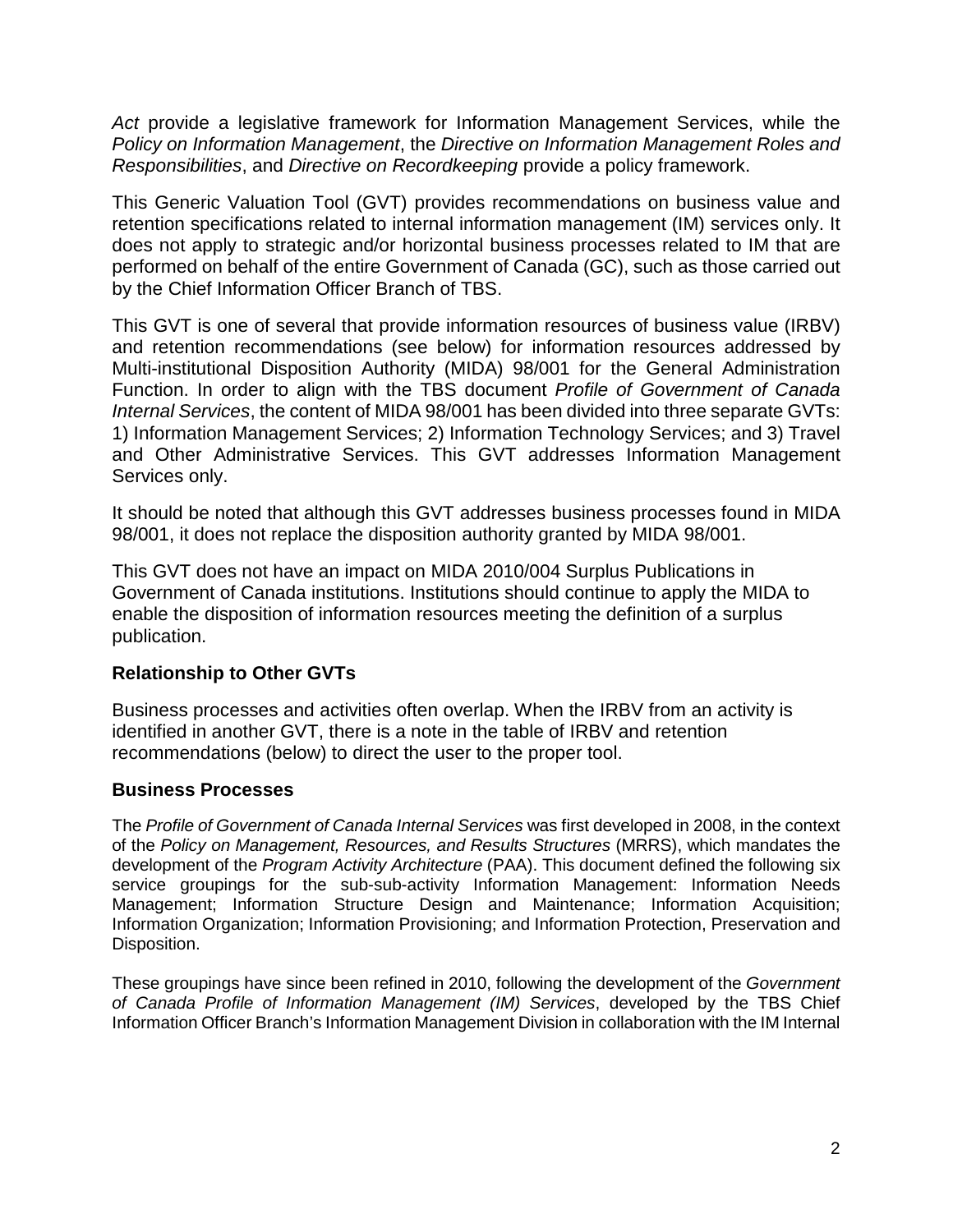Services Working Group (15 departments)<sub>[2](#page-3-0)</sub> and the IM community at large. The IM Internal Services Working Group identified eight IM service groupings at the sub-subsub-activity level. They are:

#### **1. Records and Document Management Services:**

Are services undertaken to achieve efficient and effective records and document management by an organization or person for business purposes, legal obligations, or both.

Business processes typically include the creation, acquisition, capture, management in departmental repositories, and the use of information resources of business value as a strategic asset to support effective decision making and facilitate ongoing operations and the delivery of programs and services.[3](#page-3-1)

#### **2. Data Management Services:**

Are services undertaken to achieve the efficient and effective management of data and associated metadata that supports business information requirements of government operations and administration.

Business processes typically include the development and execution of architectures, policies, practices and procedures to support the full data lifecycle needs of an organization.[4](#page-3-2) 

#### **3. Web Content Management Services:**

Are services undertaken to achieve the efficient and effective management of Web content in support of government program or service delivery.

Business processes typically include the collaborative creation, edit, review, version control, storage, organization, search, retrieval, publication and archiving of Web content to support the management and control of large, dynamic collections of Web material (including text, graphics, video or audio, and application code) that support government operations and administration.[5](#page-3-3) 

Note that Web Content Management Services should not be confused with Web Services, which falls under the Communications Services sub-sub-activity of the Governance and Management Support sub-activity.

Web Content Management, as it relates to IM Services, is the management of the architecture

i<br>I

<span id="page-3-0"></span><sup>2</sup> The IM Internal Services Working Group consisted of representatives from the following institutions: Fisheries and Oceans, Public Works and Government Services Canada, Library and Archives Canada, Canadian Radio-television Telecommunications Commission, Royal Canadian Mounted Police, Financial Transactions Reports Analysis Centre of Canada, Elections Canada, Canadian Border Services Agency, Canada Economic Development for Quebec Regions, Environment Canada, Health Canada, Industry Canada, Justice Canada, Citizenship and Immigration Canada, and Treasury Board of Canada Secretariat.

<span id="page-3-3"></span><span id="page-3-2"></span><span id="page-3-1"></span><sup>3</sup> *Government of Canada: Profile of Information Management (IM) Services*. Version 2.0. August 30, 2010. Page 17. Treasury Board of Canada Secretariat. IM Internal Services Working Group. [http://www.gcpedia.gc.ca/gcwiki/images/4/48/FINAL\\_GC\\_Profile\\_of\\_IM\\_Services\\_%28English%29.DOC](http://www.gcpedia.gc.ca/gcwiki/images/4/48/FINAL_GC_Profile_of_IM_Services_%28English%29.DOC) If the hyperlink does not work, please contact [im-gi@tbs-sct.gc.ca](mailto:im-gi@tbs-sct.gc.ca) to request a copy of the document.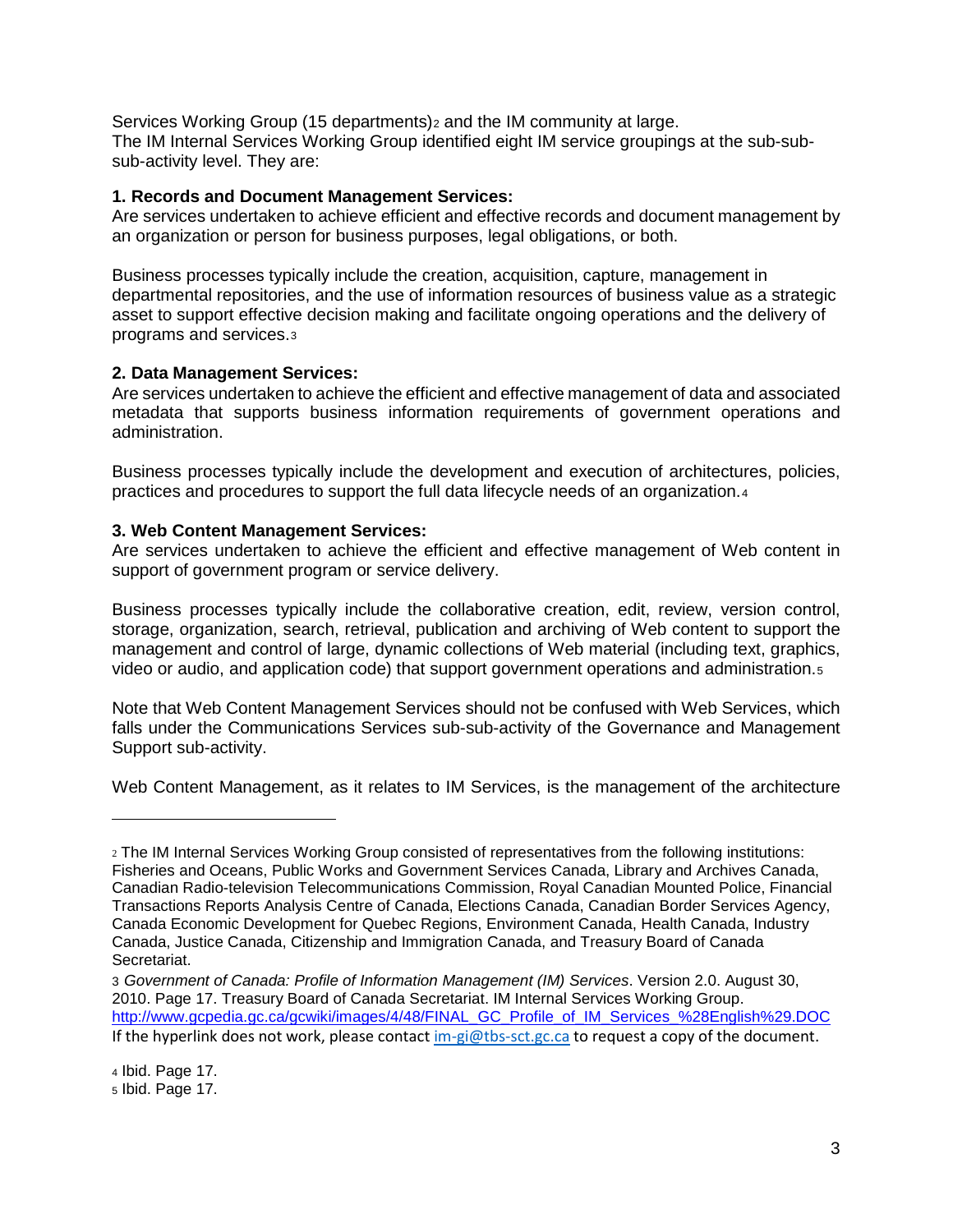and content rather than the design of websites. All information resources relating to content management of websites, as performed through IM Services, are addressed in this GVT.

#### **4. Archival Services:**

Are services undertaken to achieve the efficient and effective management of information resources that have legal or historical long-term value.

Business processes typically include the organization, preservation and provision of access to archives to support evidence needs and the corporate memory of an organization.[6](#page-4-0)

It should be noted that the sub-sub-sub activity Archival Services engaged in by GC institutions should not be confused with the archival services provided by Library and Archives Canada as part of its legislated mandate.

Within GC institutions, Archival Services involves analyzing corporate information resources to determine their long-term value to the institution and ensuring they are preserved until such time as they are disposed, whether by destruction at the end of the retention period, alienation, or transfer to Library and Archives Canada. GC institutions may also engage in Archival Services if their collections of information resources are designated to have very lengthy retention periods and if their institution is managing access for business or research purposes.

Note: Only Library and Archives Canada may determine what are considered information resources of enduring value (previously known as archival or historical value), in accordance with the *Library and Archives of Canada Act*.

#### **5. Business Intelligence and Decision Support Services:**

Are services undertaken to achieve the efficient and effective management of information used to support proactive decision making, priority setting, reporting requirements, and anticipatory actions.

Business processes typically include information capture, organization, mining, protection, business analytics, query and reporting.[7](#page-4-1)

#### **6. Library Services:**

Are services undertaken to achieve the efficient and effective management of published material in order to assure access to these information resources.

Business processes typically include the acquisition, classification, usage, preservation and disposition of published material to support research, internal services and public program/service delivery.[8](#page-4-2)

#### **7. Access to Information and Privacy Services:**

Are services undertaken to achieve the efficient and effective management of practices and procedures that ensure authorized access to government information records and the protection of personal information.

I

<span id="page-4-0"></span><sup>6</sup> Ibid. Page 17.

<span id="page-4-1"></span><sup>7</sup> Ibid. Page 17.

<span id="page-4-2"></span><sup>8</sup> Ibid. Page 17.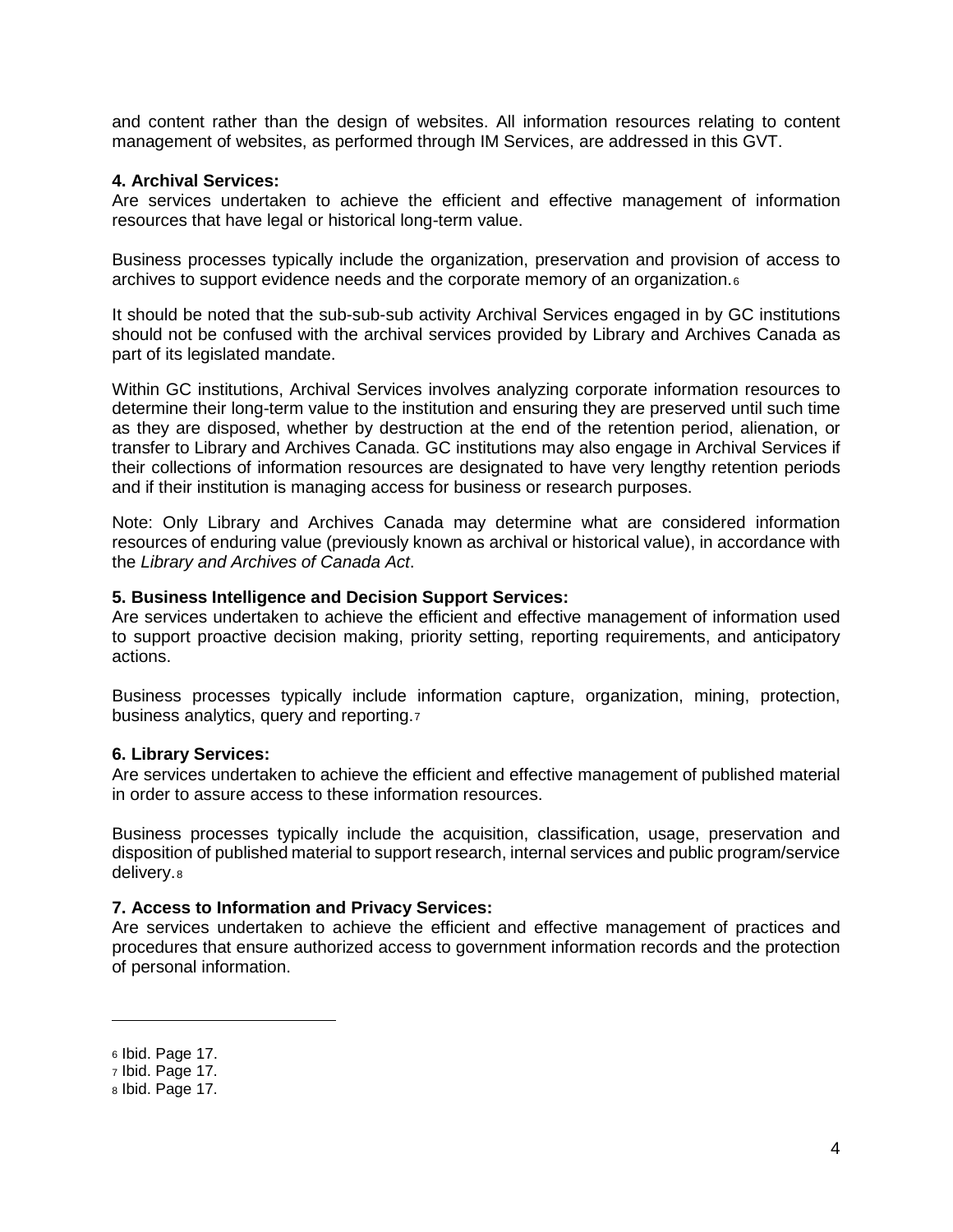Business processes typically include identification of required information, the conduct of comprehensive searches of government information records, preservation and protection of requested information, the identification of necessary exceptions, and the disclosure of information available to the public to support the right of access to information and the protection of personal information[.9](#page-5-0)

#### **8. Information Architecture Services:**

Are services undertaken to achieve the efficient and effective development of business solutions to ensure the effective use of information resources in the delivery of programs and services.

Business processes typically include the structuring of the information components of an enterprise, the identification of interrelationships, and the principles and guidelines governing their design and evolution over time to support the sharing, reuse, horizontal aggregation, and analysis of information.[10](#page-5-1)

Recommended information resources of business value (IRBV) were determined using a business process analysis approach, which examines the business processes that support an activity to determine business inputs and outputs. The *Government of Canada Profile of Information Management (IM) Services* was used to determine inputs and outputs, which were then evaluated to identify those information resources that provide the best record of evidence within a business process.

#### **Retention**

Recommended retention specifications in GVTs are determined based on traditional or best practices, a review of government-wide legislation and policy, and validation with subject matter experts. Retention periods are suggestions only; departments must take into account their own legislative requirements and business needs.

Legislated retention specifications were identified by a thorough review of the *Access to Information Act*, the *Privacy Act*, the *Library and Archives of Canada Act*, the *Policy on Information Management*, the *Directive on Information Management Roles and Responsibilities*, and the *Directive on Recordkeeping*.

i<br>I

<span id="page-5-1"></span><span id="page-5-0"></span><sup>9</sup> Ibid. Page 17. <sup>10</sup> Ibid. Page 17.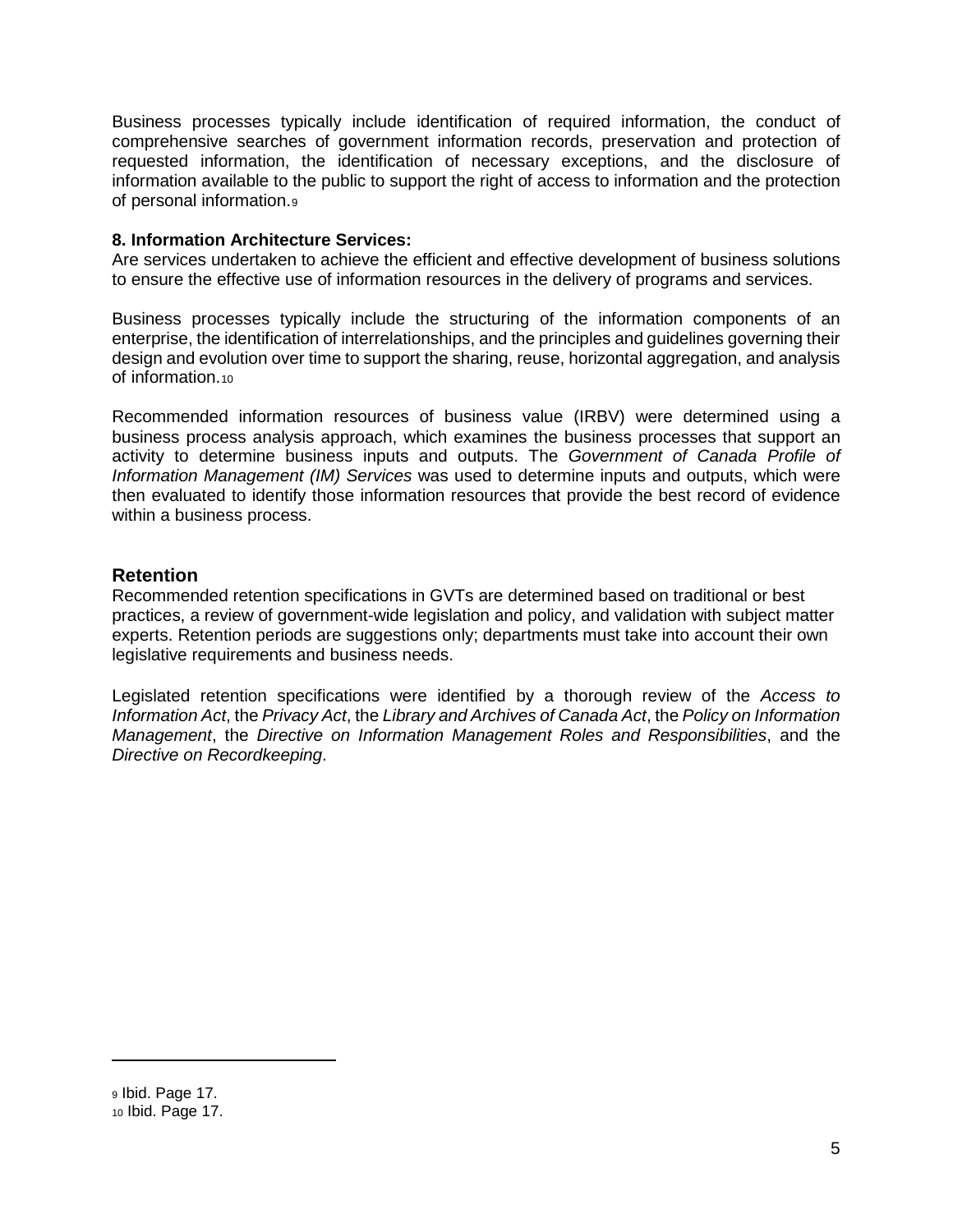# **Business Value and Retention Recommendations**

### **1. Records and Document Management Services**

| <b>Business Processes</b>                                                                                                                                   | <b>Recommendations: Information Resources of</b><br><b>Business Value (IRBVs)</b>                                                                                                                                                              | <b>Recommendations: Retention Period</b>                                                                 |
|-------------------------------------------------------------------------------------------------------------------------------------------------------------|------------------------------------------------------------------------------------------------------------------------------------------------------------------------------------------------------------------------------------------------|----------------------------------------------------------------------------------------------------------|
| Creating, acquiring, capturing,<br>managing in a departmental<br>repository, and using<br>information resources of<br>business value as strategic<br>assets | Approved procedures<br>Rules and specifications                                                                                                                                                                                                | 5 years after superseded                                                                                 |
|                                                                                                                                                             | <b>User Security Profiles</b><br>Use/permission transactions<br>Note: these IRBV could be found instead within IT or security<br>processes and would instead have business value within<br>those processes.                                    | 2 years after last administrative use                                                                    |
|                                                                                                                                                             | Metadata definitions<br>Controlled value sets<br>Classification structures, taxonomies and indexing systems<br>Retention and Disposition Schedule<br>Records of transfer (alienation)<br>Records of transfer (to LAC)<br>Record of destruction | 10 years after information resources transferred or<br>destroyed                                         |
|                                                                                                                                                             | Disposition authority (related information resources)                                                                                                                                                                                          | 2 years after Disposition Authority is superseded or<br>amended by the Librarian and Archivist of Canada |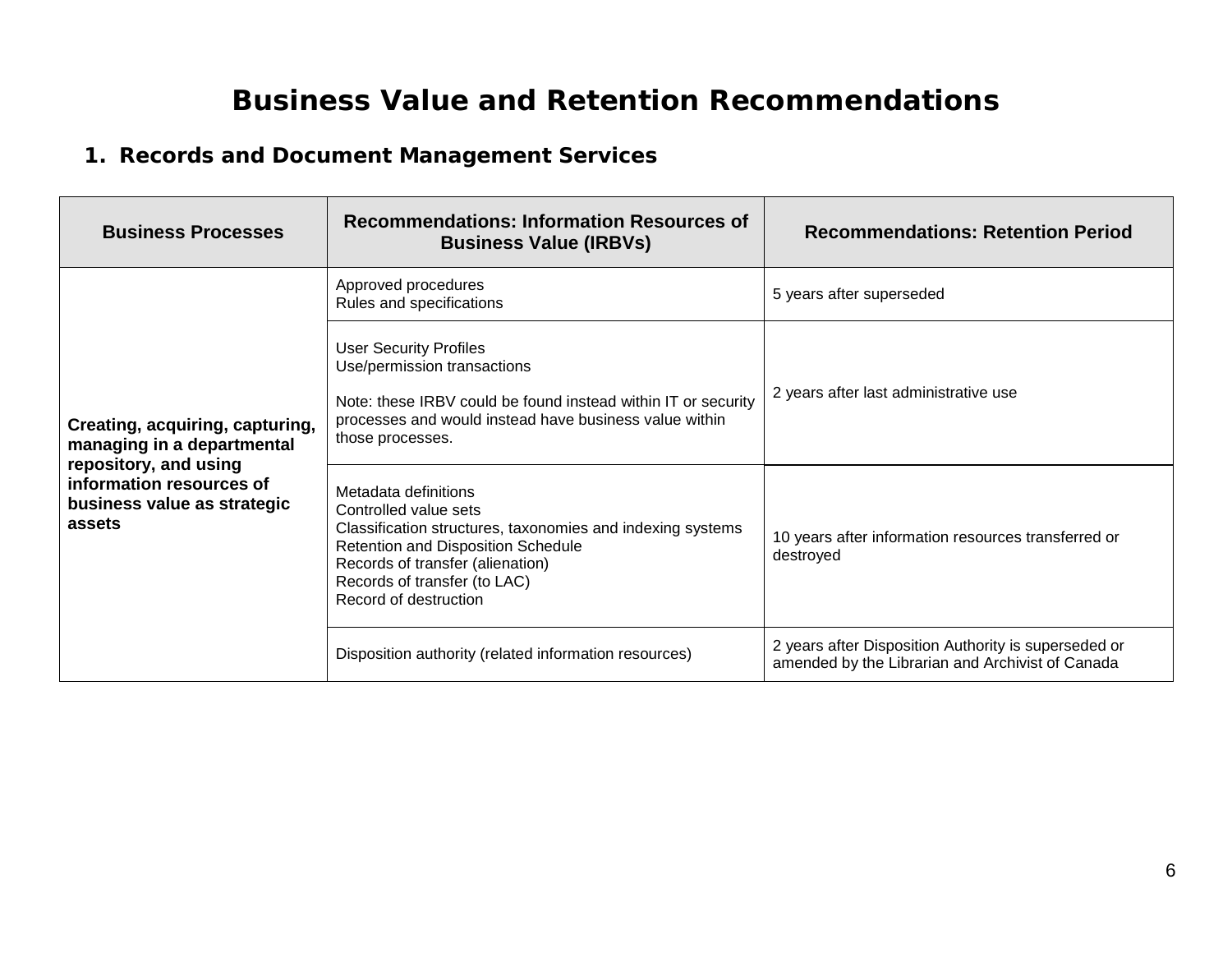### **2. Data Management Services**

| <b>Business Processes</b>                                                                                                                          | <b>Recommendations: Information Resources of</b><br><b>Business Value (IRBVs)</b>                                                                                                                                                                                                      | <b>Recommendations: Retention Period</b>                                                               |
|----------------------------------------------------------------------------------------------------------------------------------------------------|----------------------------------------------------------------------------------------------------------------------------------------------------------------------------------------------------------------------------------------------------------------------------------------|--------------------------------------------------------------------------------------------------------|
| Developing and executing<br>architectures, policies, practices<br>and procedures to support the<br>full data lifecycle needs of an<br>organization | <b>Business rules</b><br><b>Procedures</b>                                                                                                                                                                                                                                             | 5 years after superseded                                                                               |
|                                                                                                                                                    | Value chain analysis<br>Data requirements<br><b>Structural Design Models</b><br>Information and functional models<br><b>Metadata Application Profile</b>                                                                                                                               | 2 years after last administrative use                                                                  |
|                                                                                                                                                    | Program/Business Unit specific data structures<br>Reference data values<br>Controlled value sets<br>Metadata definitions<br>Metadata registry/repository<br>Classification structures<br>Data Management Registry<br>Catalogue of information artifacts<br>Metadata retention criteria | 10 years after data transferred or destroyed (based on<br>traditional practice for Records Management) |

# **3. Web Content Management Services**

| <b>Business Processes</b>                                                                                                                       | <b>Recommendations: Information Resources of</b><br><b>Business Value (IRBVs)</b>                                            | <b>Recommendations: Retention Period</b>                                                                         |
|-------------------------------------------------------------------------------------------------------------------------------------------------|------------------------------------------------------------------------------------------------------------------------------|------------------------------------------------------------------------------------------------------------------|
| Creating, editing, reviewing,<br>version controlling, storing,<br>organizing, searching, retrieving,<br>publishing and archiving Web<br>content | Procedures                                                                                                                   | 5 years after superseded                                                                                         |
|                                                                                                                                                 | Strategy and plans for Web content architecture<br>Web content information risk profiles<br>Web content development workflow | 2 years after last administrative use                                                                            |
|                                                                                                                                                 | Web content architecture<br>Web content accessibility structures<br>Web metadata                                             | 10 years after Web content transferred or destroyed<br>(based on traditional practice for Records<br>Management) |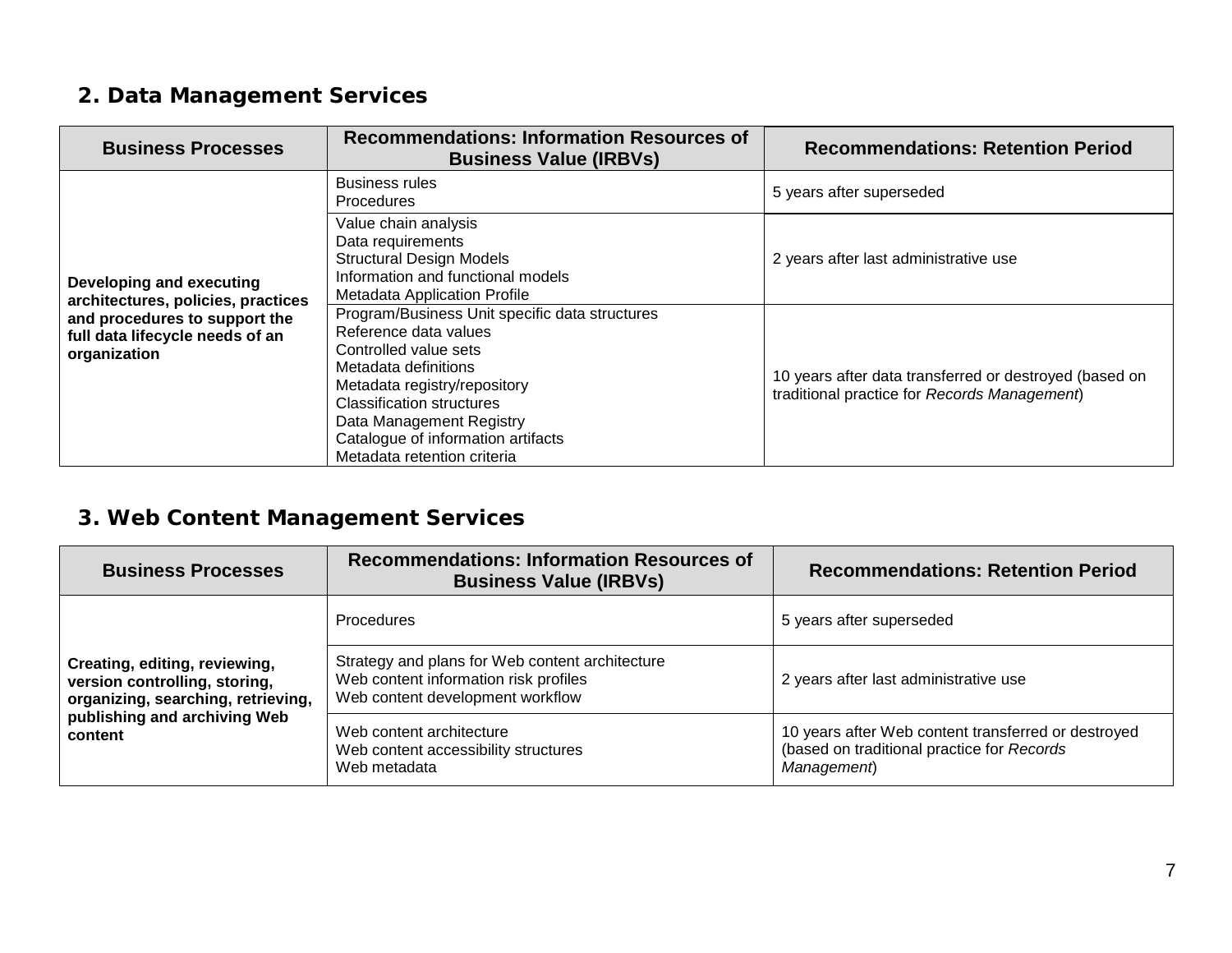### **4. Archival Services**

| <b>Business Processes</b>                                                                                                                 | <b>Recommendations: Information Resources of</b><br><b>Business Value (IRBVs)</b>                                                                                                               | <b>Recommendations: Retention Period</b>                                                                                   |
|-------------------------------------------------------------------------------------------------------------------------------------------|-------------------------------------------------------------------------------------------------------------------------------------------------------------------------------------------------|----------------------------------------------------------------------------------------------------------------------------|
| Organizing, preserving and<br>providing access to archives to<br>support evidence needs and the<br>corporate memory of an<br>organisation | Transfer policy                                                                                                                                                                                 | 5 years after superseded                                                                                                   |
|                                                                                                                                           | Assessment of information resources of long-term or<br>continuing value<br>Availability requirements<br>Preservation requirements<br>Technical specifications for transfer<br>Record of lending | 2 years after last administrative use                                                                                      |
|                                                                                                                                           | Thematic Guides or Finding Aids<br>Descriptions                                                                                                                                                 | 10 years after information resources transferred or<br>destroyed (based on traditional practice for Records<br>Management) |

# **5. Business Intelligence and Decision Support Services**

| <b>Business Processes</b>                                                                       | <b>Recommendations: Information Resources of</b><br><b>Business Value (IRBVs)</b>                                                     | <b>Recommendations: Retention Period</b>                                                               |
|-------------------------------------------------------------------------------------------------|---------------------------------------------------------------------------------------------------------------------------------------|--------------------------------------------------------------------------------------------------------|
| Capturing, organizing, mining,<br>protecting, analyzing, querying,<br>and reporting information | <b>Business rules</b><br><b>Business vocabulary</b>                                                                                   | 5 years after superseded                                                                               |
|                                                                                                 | Data quality requirements<br>Metadata requirements<br><b>Classification System of Record</b><br>Reports on corporate operational data | 2 years after last administrative use                                                                  |
|                                                                                                 | Relational and multi-dimensional data structures<br>Data schemes<br>Data sets, data stores and data cubes                             | 10 years after data transferred or destroyed (based on<br>traditional practice for Records Management) |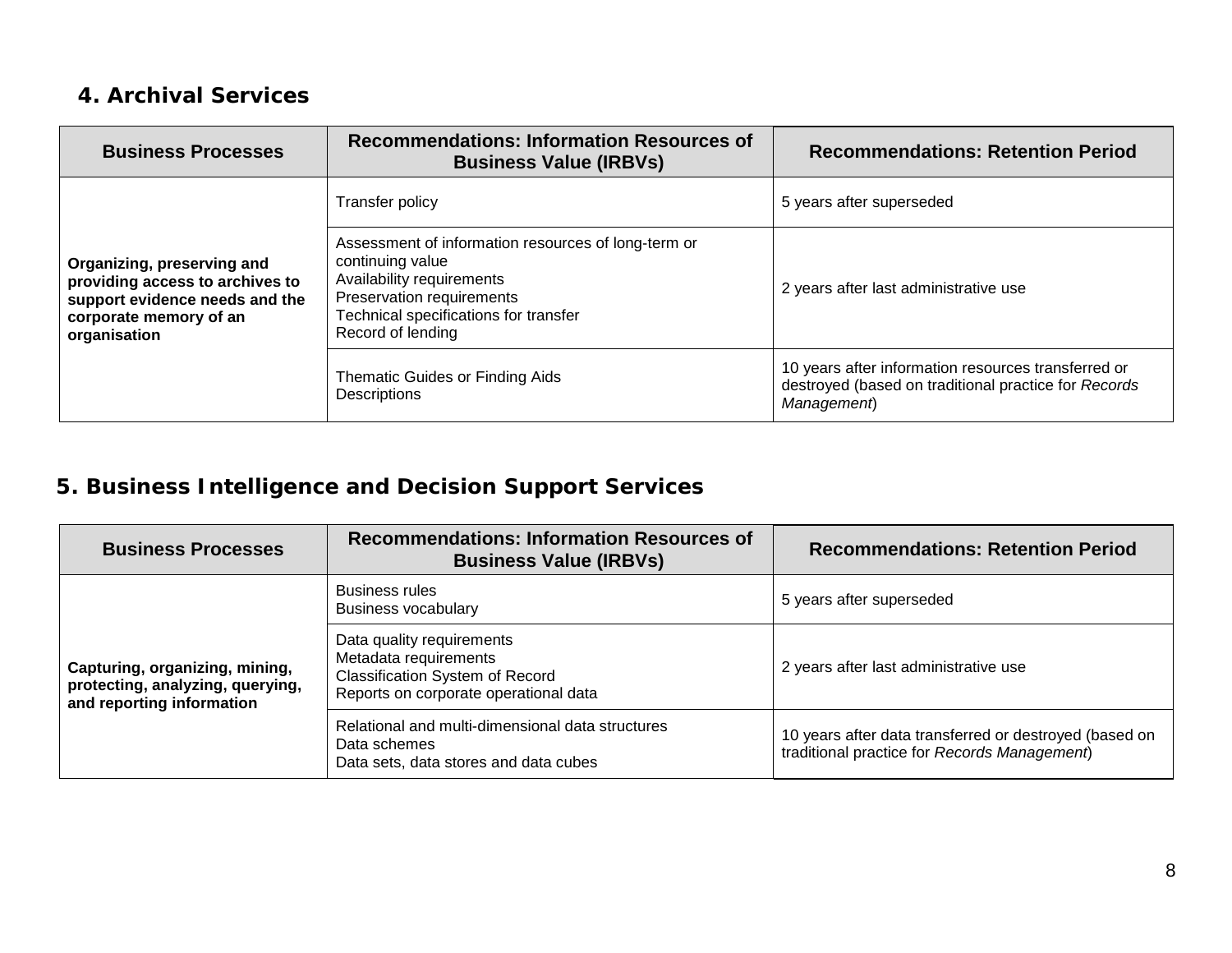# **6. Library Services**

| <b>Business Processes</b>                                                            | <b>Recommendations: Information Resources of</b><br><b>Business Value (IRBVs)</b>                                                                                | <b>Recommendations: Retention Period</b>                                                                          |
|--------------------------------------------------------------------------------------|------------------------------------------------------------------------------------------------------------------------------------------------------------------|-------------------------------------------------------------------------------------------------------------------|
| Acquiring, classifying, using,<br>preserving, and disposing of<br>published material | Collection policies<br><b>Procedures</b><br>Library function rules                                                                                               | 5 years after superseded                                                                                          |
|                                                                                      | Client needs assessment<br>Records of selection and acquisition (purchase, subscription,<br>exchange or donation)<br>Record of loans (internal or inter-library) | 2 years after last administrative use                                                                             |
|                                                                                      | Controlled subject vocabularies and taxonomies<br>Catalogues<br><b>Indices</b><br>Library repository                                                             | 10 years after publications transferred or destroyed<br>(based on traditional practice for Records<br>Management) |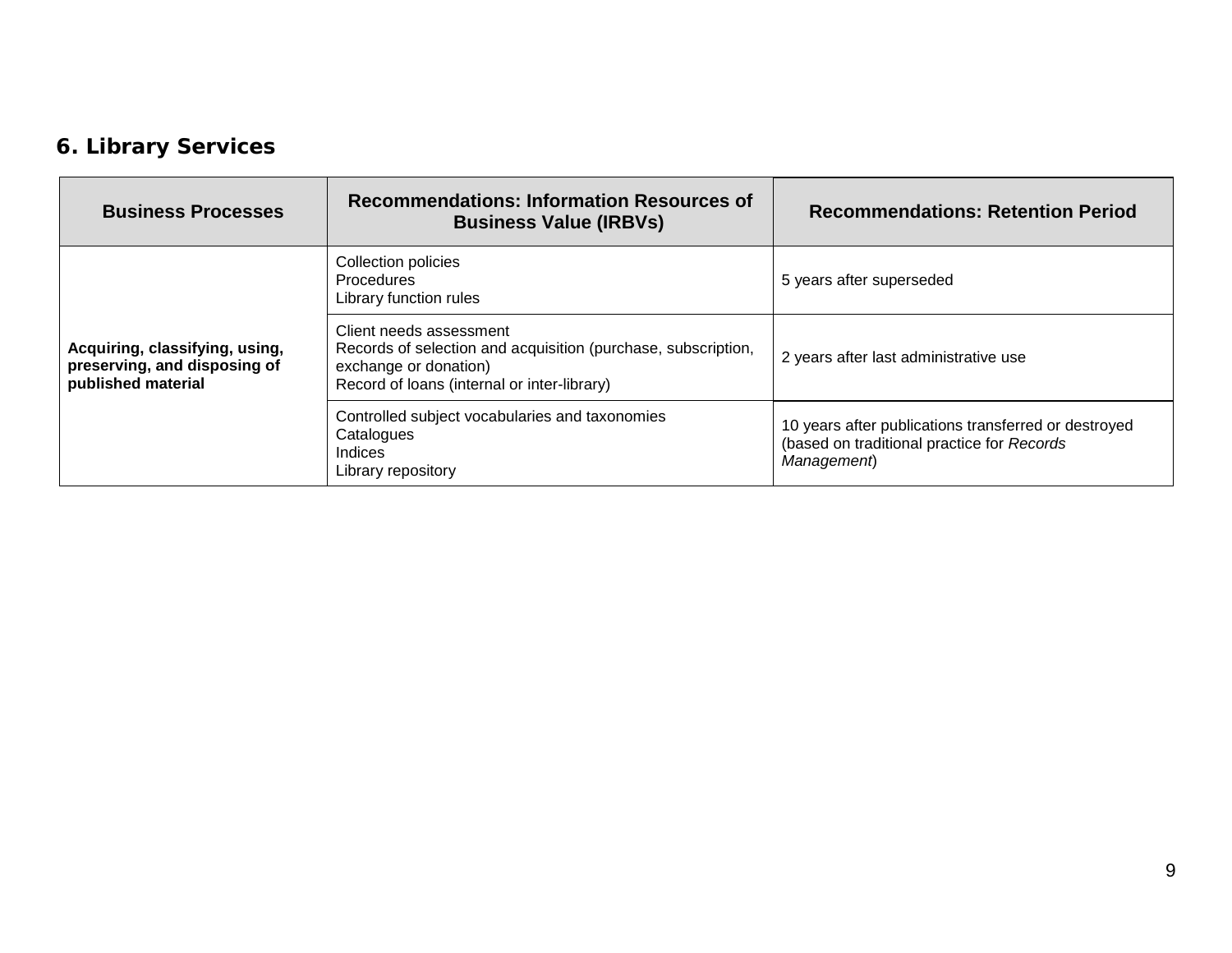# **7. Access to Information and Privacy Services**

| <b>Business Processes</b>                                                                                                                                                                                                                                            | <b>Recommendations: Information Resources of</b><br><b>Business Value (IRBVs)</b>                                                                                                                                                                                                                                    | <b>Recommendations: Retention Period</b>                                                                      |
|----------------------------------------------------------------------------------------------------------------------------------------------------------------------------------------------------------------------------------------------------------------------|----------------------------------------------------------------------------------------------------------------------------------------------------------------------------------------------------------------------------------------------------------------------------------------------------------------------|---------------------------------------------------------------------------------------------------------------|
| Identifying required information,<br>conducting comprehensive<br>searches of government<br>information records, preserving<br>and protecting requested<br>information, identifying<br>necessary exceptions, and<br>disclosing information available<br>to the public | Departmental ATI policy requirements<br><b>Rules</b><br>Procedures                                                                                                                                                                                                                                                   | 5 years after superseded                                                                                      |
|                                                                                                                                                                                                                                                                      | Best practices<br>Personal information banks<br>Information structures about personal information banks<br><b>Privacy Impact Assessments</b>                                                                                                                                                                         | 2 years after last administrative use                                                                         |
|                                                                                                                                                                                                                                                                      | Request (access to information)<br>Record of decision of information collected<br>Correspondence with requester<br>Disclosure of agency submissions<br>Recommendations<br>Affidavits in support of litigation responses                                                                                              | 2 years after last administrative use                                                                         |
|                                                                                                                                                                                                                                                                      | Request (access to personal information)<br>Record of decision of information collected<br>Record of privacy incident or breach<br>Assessment of privacy incident or breach<br>Correspondence with requester<br>Disclosure of agency submissions<br>Recommendations<br>Affidavits in support of litigation responses | 2 years following the date on which the request was<br>received (based on the Privacy Regulations, section 7) |